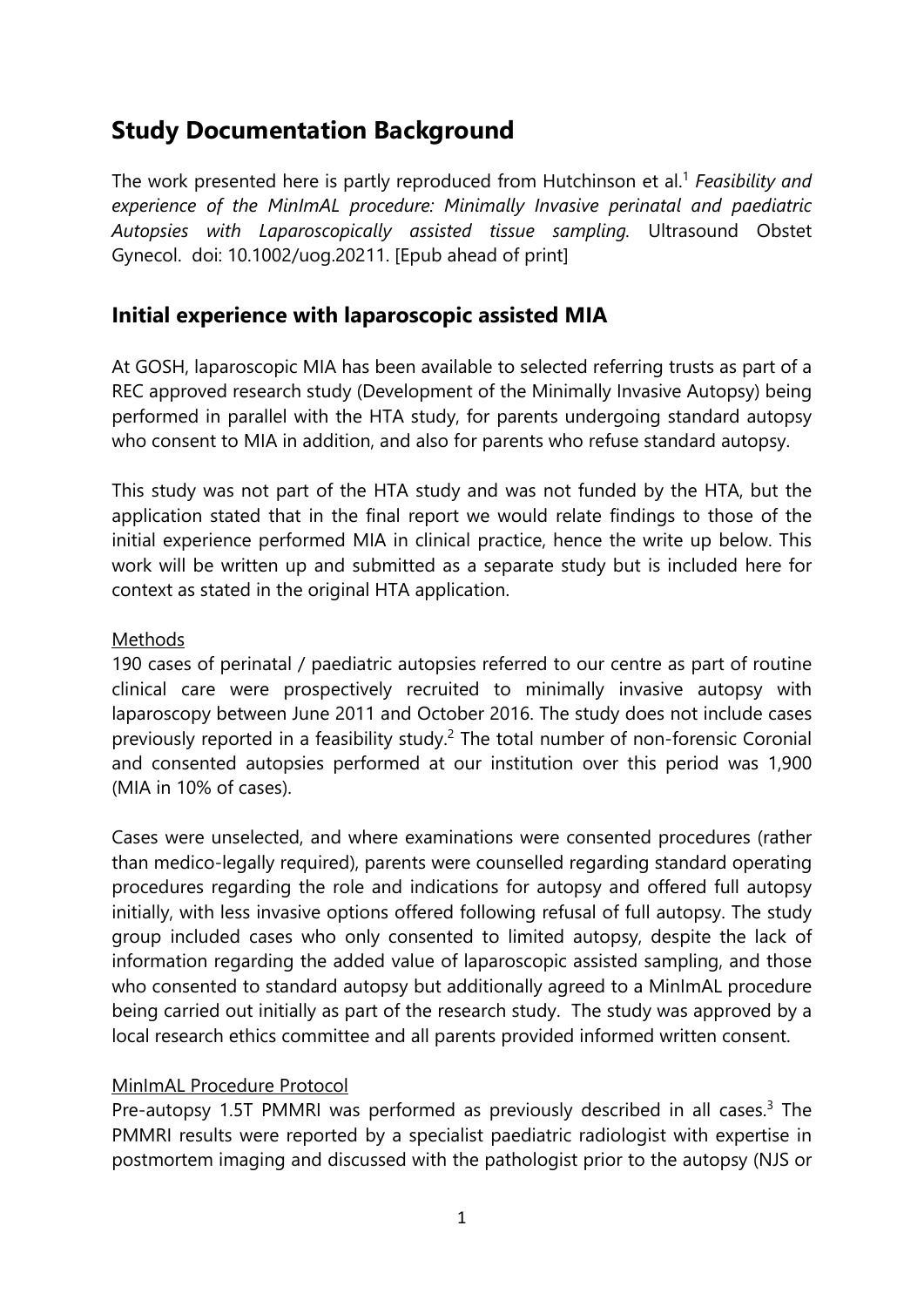JCH), at which, routine external examination of the body along with genetic and microbiological sampling were performed as usual for a full autopsy. If the PMMRI of the brain was normal, with no additional specific neurological indications, the brain was not subsequently extracted at autopsy due to low yield of additional anomalies in these circumstances.<sup>4</sup> If suspicions of an underlying neurological pathology were noted from joint pathologist/radiologist review of the clinical history, referral form or pre-autopsy PMMRI, the parents were informed that an additional incision would be required to extract and examine the brain, as per standard autopsy, in order to confirm the diagnosis.

A 2, 4, or 10mm diameter straight laparoscope (according to gestational age) was then passed into the abdominal cavity via a small incision (1-2cm), made either subxiphisternally or in the left hypochondrium, and used to visualise organs for sampling within the limits of parental consent. If necessary, internal organs (e.g. heart and lungs) were either sampled in-situ or could be eviscerated and removed through the incision, examined externally, and subsequently returned to the body.

With parental consent for both procedures at the beginning of the study, the first seven cases had a MinImAL procedure followed by standard autopsy examination of abdomen and thorax by extending the MinImAL incision to a standard 'T' or 'Y' incision; however, in all cases, the organs had either been successfully laparoscopically eviscerated or sampled, and no further useful information was gained through the invasive procedure or examination of the brain. Conversion to standard autopsy was subsequently therefore only performed for specific indications or inadequate sampling, if parental consent allowed.

An attempt to sample major organs (defined as: heart, lung, kidney, liver, with spleen, adrenal, pancreas and thymus) was made in all cases which were not limited by consent. Placental examination was performed as part of the fetal autopsy, where available, as per usual protocol.

Following autopsy examination, all organs were returned to the body, which was released to the families following reconstruction. An autopsy report was then generated, containing the postmortem radiology, histology, microbiology and genetic results, as normal.

#### Evaluating the MinImAL Procedure: Timing

To demonstrate whether the MinImAL procedure could be applied in day-to-day autopsy practice, it was decided to record the timing of organ inspection, evisceration (if deemed necessary by the operator), dissection and sampling for an unselected cohort of the cases. Cases undergoing limited MinImAL procedure or requiring conversion to full autopsy due to poor visualisation were excluded from this analysis.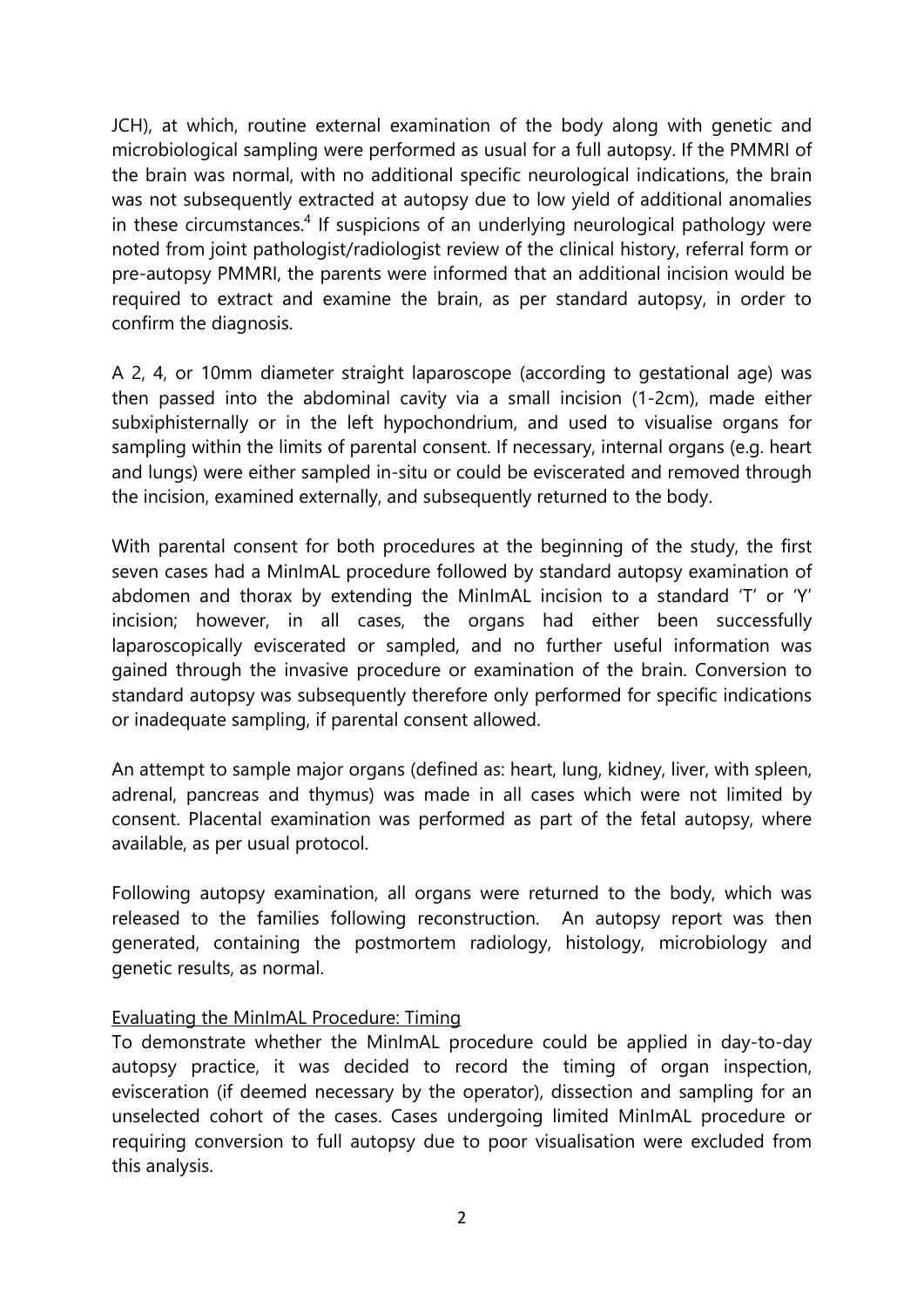### Evaluating the MinImAL Procedure: Sampling adequacy

Autopsy and histological findings were prospectively compiled using the GOSH Access Autopsy Database and analysed retrospectively according to body cavity for comparisons with radiology data (CNS, Cardiac, Thoracic, Abdominal/Pelvic and Musculoskeletal) and according to specific organ pathology/normality for autopsy and analysis of sampling adequacy (thymus, heart, lungs, liver, adrenals, kidneys, spleen pancreas) using Microsoft Access and Microsoft Excel (Microsoft, Seattle, USA).

The primary outcome was MinImAL sampling success, which was pre-defined as sufficient material to provide a pathological comment on normality, abnormality or degree of autolysis. Sampling failure was pre-defined as either insufficient material for comment, cases where the tissue sample was too small to survive histological processing or where the target organ was not sampled.

The secondary outcomes were evaluation of timing of the MinImAL procedure in a subgroup of cases, cause of death analysis of the cohort, and comparison of the proportion of IUFDs and stillbirths that remained unexplained following MinImAL procedure with that of a previously reported, unselected cohort of >1,000 intrauterine fetal deaths that had undergone standard autopsy at the same centre.

#### Evaluating the MinImAL Procedure: Overall unexplained rate

Although this study has not been designed as a diagnostic accuracy trial of the MinImAL procedure, since no randomisation or mandatory consent to standard autopsy was possible, an evaluation of the overall outcomes was performed by comparing the proportion of 'unexplained' cases in order to establish whether use of the MinImAL procedure resulted in a statistically significant increase in 'unexplained' verdicts arising following completion of the procedure as compared to standard autopsy. In order to do this, the 'unexplained' rate across the stillbirth and IUFD cases within the MinImAL cohort will be compared to the published rate from a large case series of >1,000 IUFDs that had undergone standard autopsy at the same centre (Ref Man) using Chi-Square analysis.

#### Results

Of 1,900 referrals to our institution for autopsy examination between June 2011 and October 2016, 190 cases underwent some form of LIA according to parental consent requirements. Of these, 20 were early gestation fetuses specifically referred for microCT examination<sup>1</sup> and were excluded from further analysis.  $67$  parents specifically only consented for NIA, involving PMMRI, external examination and placental examination. The remaining 103 cases underwent MinImAL procedure with both PMMRI and laparoscopic-assisted organ examination and sampling.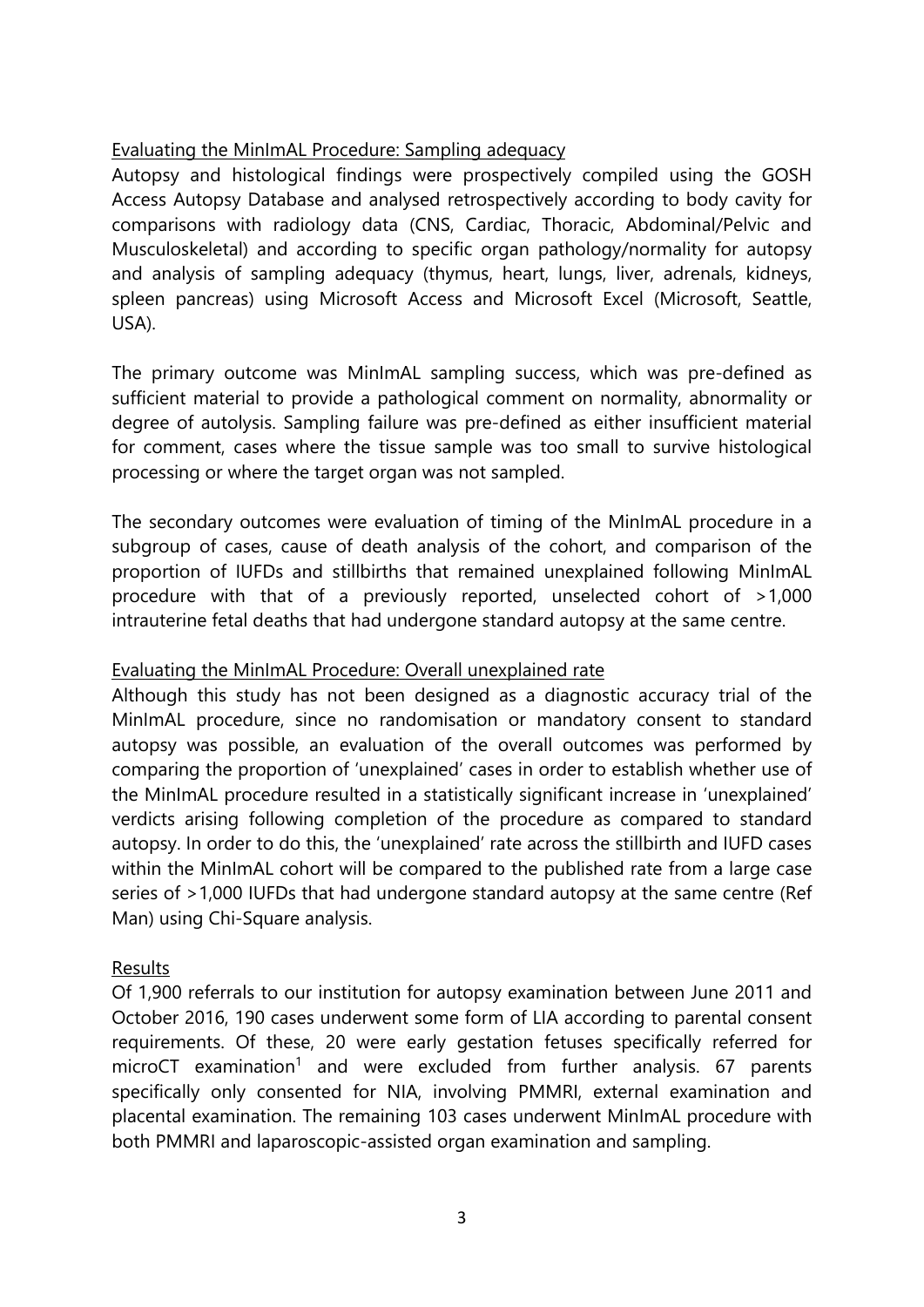MinImAL cohort:

Of the 103 MinImAL cases, 99 were consented cases, with another four undertaken on the authority of HM Coroner following specific parental request for a less invasive approach.

93/103 cases were fetal deaths (IUFD, stillbirths or terminations of pregnancy; age range 15gw – 41gw, median 23gw, mean 25gw), six were neonatal deaths (four early neonatal deaths (<7 days following birth), one late neonatal death (7-28 days following birth), one duration unknown), three were infant deaths (two non-sudden, one sudden and unexpected death in infancy (SUDI)) and one childhood death at 13 years. 11 cases were limited by consent to a specific body cavity/organ.

92 cases underwent complete MinImAL procedure, without restriction to a body system or cavity, and without sampling restriction. 90 of these cases (97.7%) were successfully completed as minimally invasive procedures, as per the aforementioned protocol. As noted above, the seven initial cases were converted to full autopsy at the beginning of the study as part of technical optimisation. In two further cases, one due to fetal size, the other due to poor visualisation in Prune-Belly Syndrome, conversion to standard autopsy was performed with consent of the parents, (unplanned conversion rate: 2/85, 2.4%). In no cases was conversion to standard autopsy suggested by the performing pathologist in any cases in this series in which parental consent for conversion was not present.

| <b>Type of MinImAL</b><br>$(n = 103)$ | Coronial                    | $\overline{4}$ |
|---------------------------------------|-----------------------------|----------------|
|                                       | Consented                   | 99             |
| <b>Indication</b>                     | Termination of<br>pregnancy | 59             |
|                                       | Intrapartum stillbirth      | 6              |
|                                       | <b>IUFD</b>                 | 28             |
|                                       | Neonatal death              | 6              |
|                                       | Infant (of which,<br>SUDI)  | 3(1)           |
|                                       |                             | 1              |
|                                       | Child/Adolescent            |                |

**Table 1:** Demographics of the 103 cases accepted for any form of MinImAL examination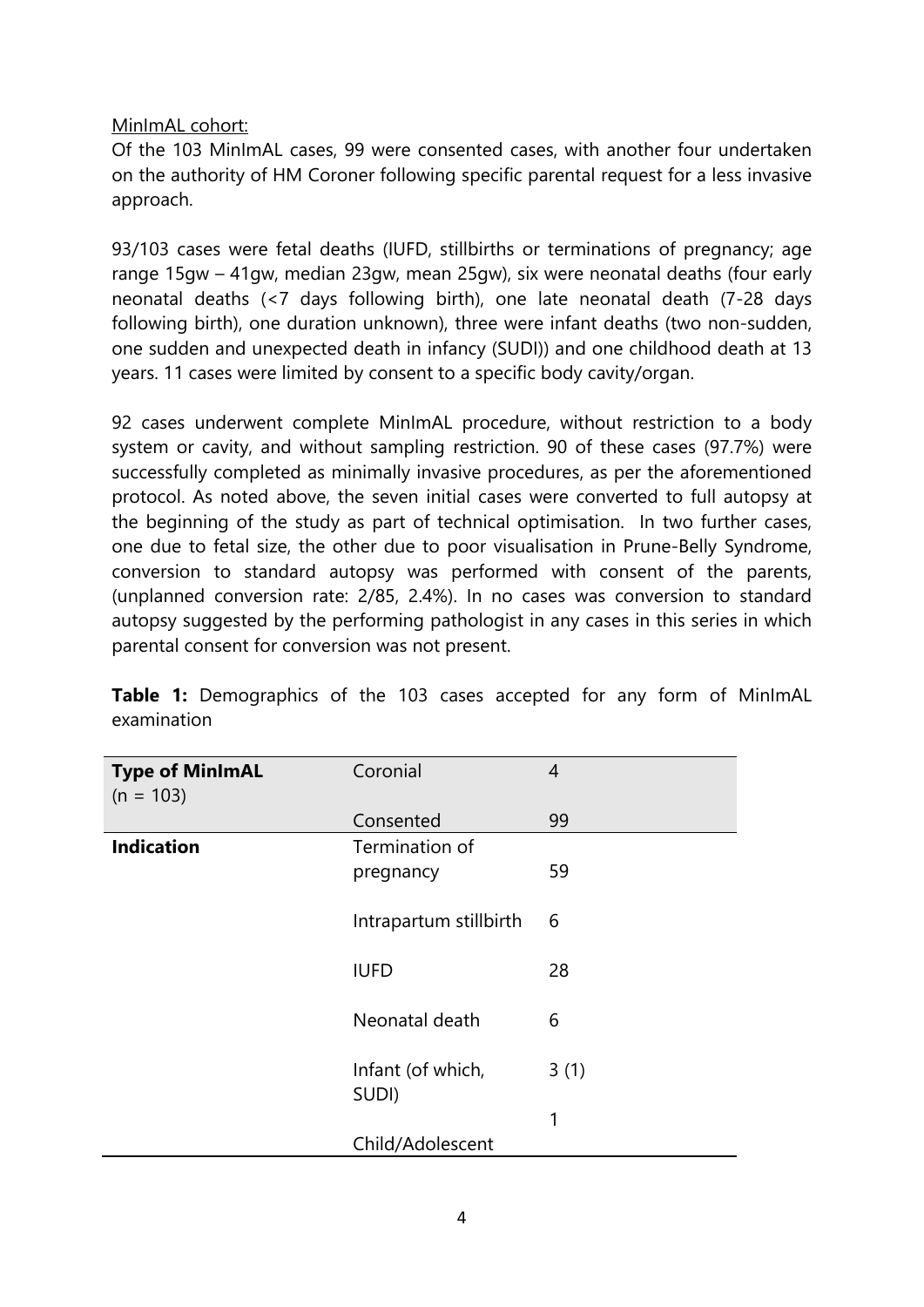| <b>Gestational age of fetal</b> | Mean   | $25.5$ gw    |
|---------------------------------|--------|--------------|
| cases<br>$(n = 93)$             | Median | $23$ gw      |
|                                 | Range  | $15 - 41$ gw |



**Figure 1**: Flow chart of MIA inclusion case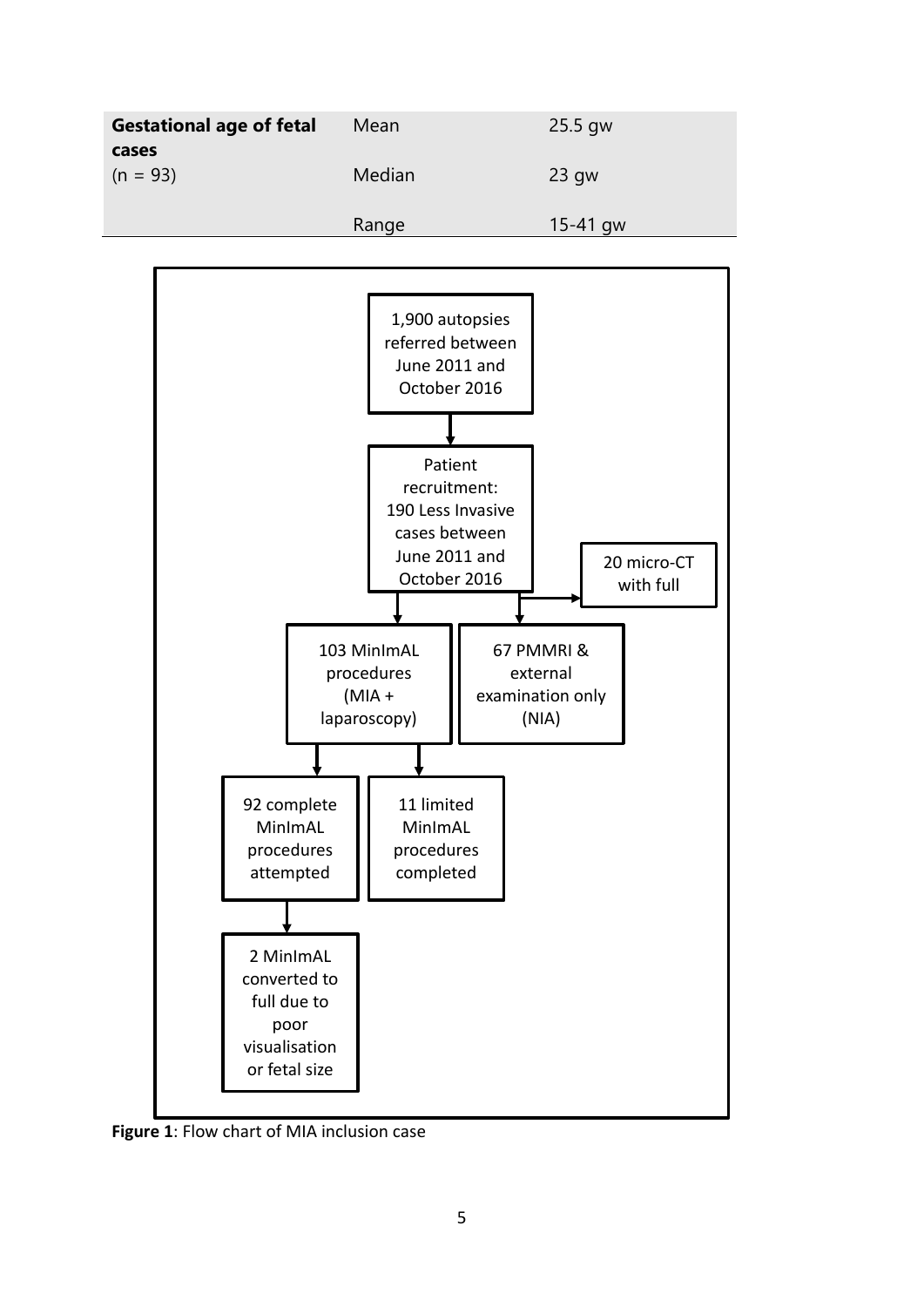## Evaluating the MinImAL procedure: timing

As part of overall evaluation of the MinImAL procedure as a method of autopsy, a skilled operator familiar with standard autopsy but inexperienced with MinImAL (JCH) was trained and subsequently timed for an unselected series of complete MinImAL procedures, following three familiarisation cases.

Limited MinImAL procedures and those which were converted due to poor visualisation were excluded from this series, leaving a sub-group of 21 cases in which timings were collected. This series indicates a considerable learning effect, with the mean time of the first 10 cases (28 minutes, 6 seconds) being considerably higher than the mean of the subsequent 10 cases timed (18 minutes, 12 seconds).

**Figure 2**: Time for MIA examination by experience.



#### Evaluating the MinImAL procedure: sampling adequacy

In each MinImAL case, an attempt was made to sample major organs. Heart, lung and kidney were successfully sampled in every case. Liver was successfully sampled in 98%, spleen in 94% (with implications for genetic analysis following MinImAL), and adrenal gland, pancreas and thymus in 89%, 82% and 55% of cases respectively.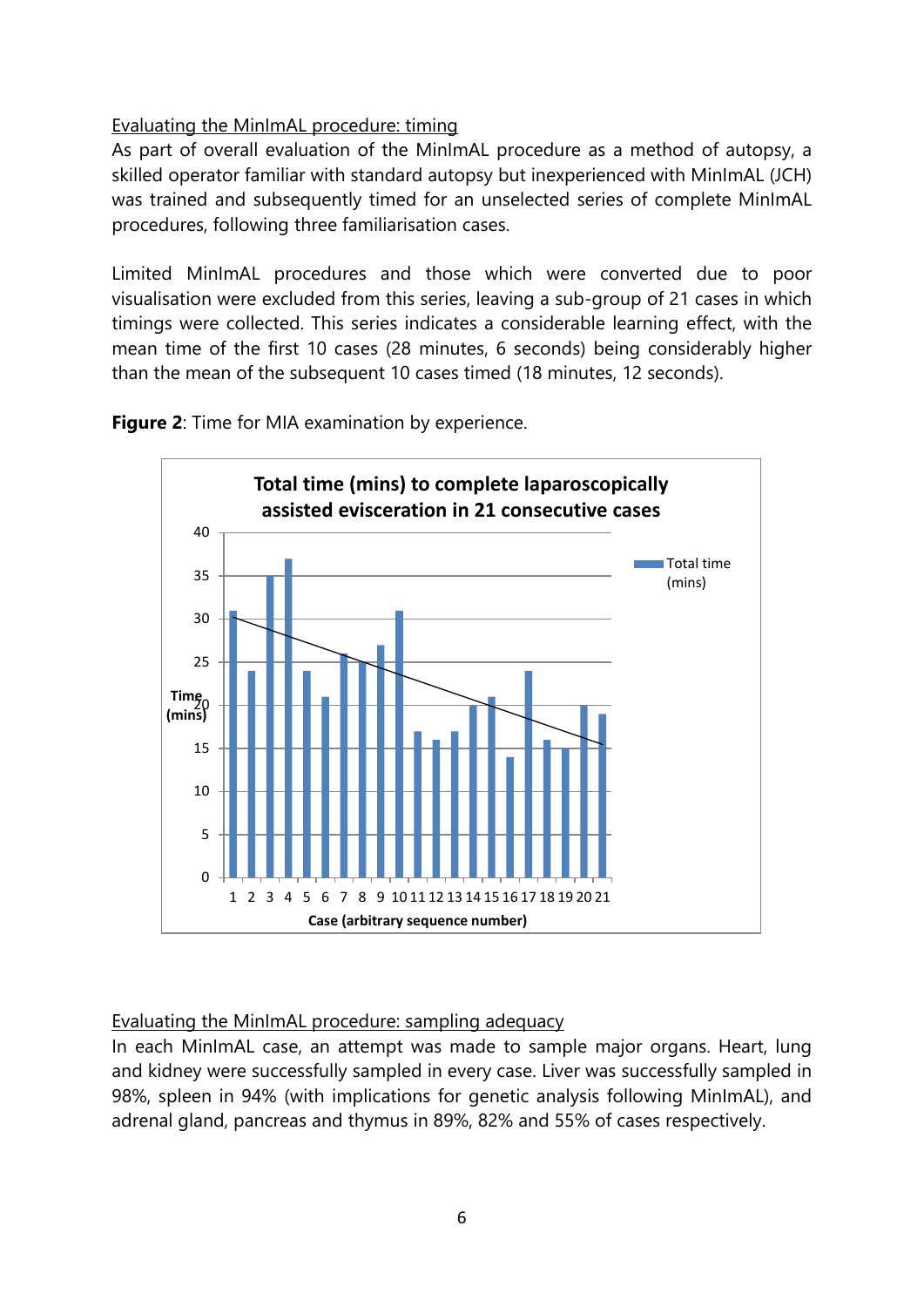Potential reasons for sampling inadequacy include operator error (e.g. failure to specifically sample the organ), identification error (e.g. sampling fat instead of adrenal gland), failure to locate the target organ, and failure of a sample to survive histological processing (e.g. due to size or amount of tissue).

Of the 90 cases in the cohort that underwent successful complete MinImAL examination, histological abnormalities were demonstrated in 16 organs across 10 cases. Of the organs with a histological abnormality present, in all but two (both involving the heart), a clinical, radiological or autopsy abnormality was present. Both of the cases with unsuspected cardiac abnormalities were neonatal deaths (one at day 11, one at 4 months).

In no case of fetal death did histological sampling without a clinical, radiological or pathological indication reveal additional useful information.

|                                             |                       | <b>Heart</b> Lung     | <b>Kidney</b>  | Liver        | gland          | <b>Adrenal Pancreas Spleen Thymus</b> |           |              |
|---------------------------------------------|-----------------------|-----------------------|----------------|--------------|----------------|---------------------------------------|-----------|--------------|
| <b>Sampling failure</b>                     | $\theta$              | $\mathbf 0$           | $\overline{0}$ | 3<br>(%)     | 10<br>(%)      | 16<br>(% )                            | 5<br>(% ) | 40<br>$(\%)$ |
|                                             |                       |                       |                |              |                |                                       |           |              |
| <b>Sampled and</b><br>histology normal      | 88<br>$(\%)$          | 86<br>(%)             | 84<br>$(\%)$   | 84<br>$(\%)$ | 80<br>$(\%)$   | 74<br>(% )                            | 81<br>(%) | 50<br>$(\%)$ |
|                                             |                       |                       |                |              |                |                                       |           |              |
| <b>Sampled and</b><br>histology<br>abnormal | $\overline{2}$<br>(%) | $\overline{4}$<br>(%) | 6<br>(%)       | 3<br>(%)     | $\overline{0}$ | $\overline{0}$                        | 1<br>(%)  | $\theta$     |
|                                             |                       |                       |                |              |                |                                       |           |              |
| % Sampling<br><b>SUCCESS</b>                | 100                   | 100                   | 100            | 98           | 89             | 82                                    | 94        | 55           |

**Table 2**: Histological sampling success rates and normality/abnormality rates across major organs in the 90 complete MinImAL cases

Evaluating the MinImAL procedure: unexplained rate

Whilst this study was not designed as trial to evaluate the accuracy of the MinImAL procedure, Chi-Square analysis revealed no significant difference in the 'unexplained' rate between SB/IUFD in this cohort and over 1,000 IUFDs previously published)<sup>5</sup>;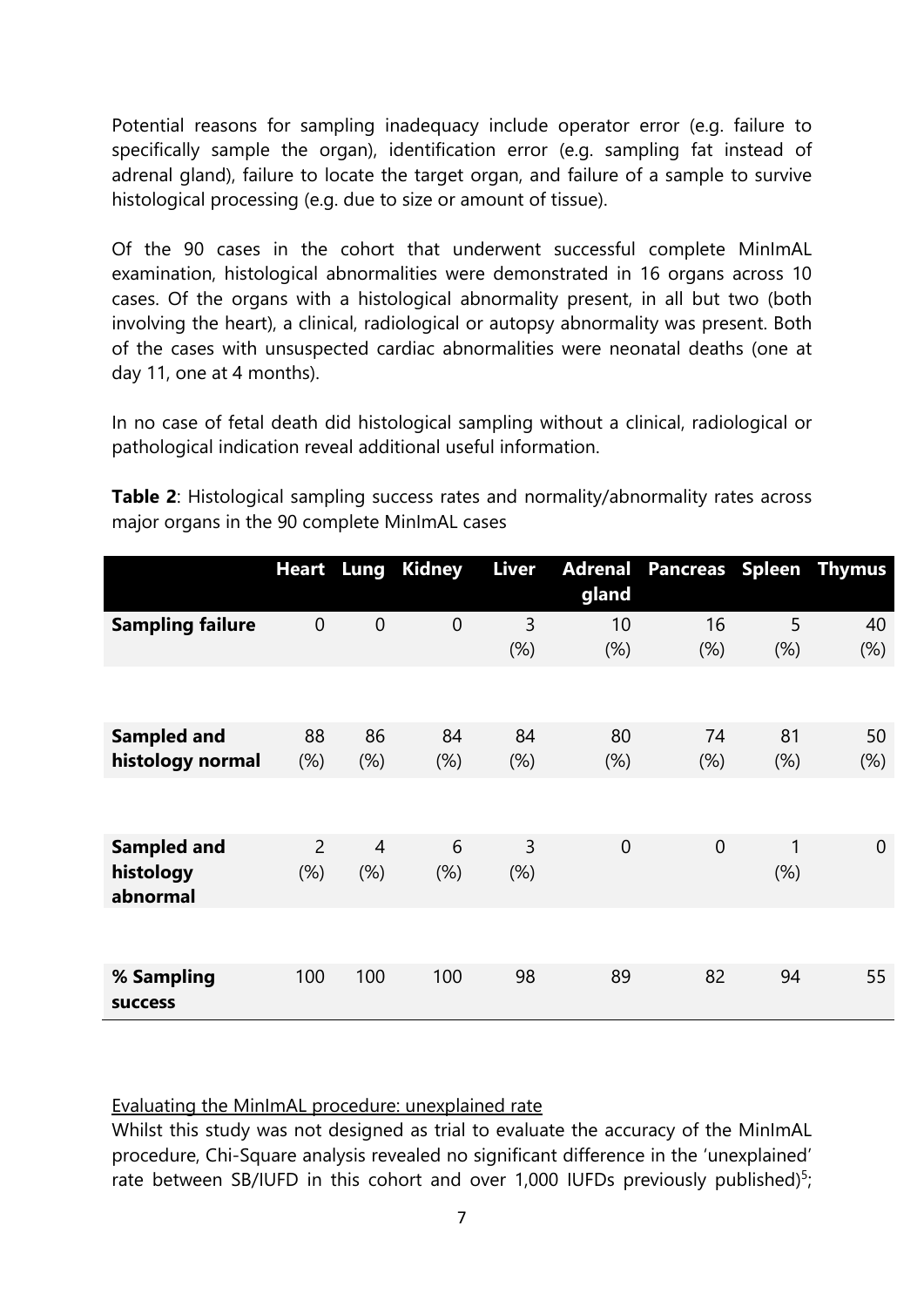indeed, the unexplained rate was slightly lower in the current cohort. This suggests that MinImAL procedure has a similar performance to standard autopsy in terms of the proportion of cases in which a cause of death is determined.

|                       | <b>Explained</b> | Unexplained | Total |
|-----------------------|------------------|-------------|-------|
| <b>Man et al 2016</b> | 412              | 652         | 1064  |
| This study            | 18               | 16          | 34    |
| <b>Total</b>          | 430              | 668         | 1098  |

Table 3:

*Chi-square without Yates correction, Chi squared 2.8, two-tailed P=0.09*





#### Limited MinImAL sub-group

In 11 cases, either by parental or Coronial request, a limited MinImAL procedure was performed (examination restricted to specific body cavity or organ cavity). In these cases, there was usually a specific clinical question to be answered based on the clinical presentation. This group contained eight fetal cases (five TOP, two IUFD, one stillbirth), one neonatal death, one infant death and one childhood death.

#### **Discussion**

This descriptive study presents first experience with a large, unselected cohort of perinatal and paediatric autopsies performed using less invasive techniques, including MinImAL autopsy, along with analysis of sampling adequacy and histological abnormality analysis.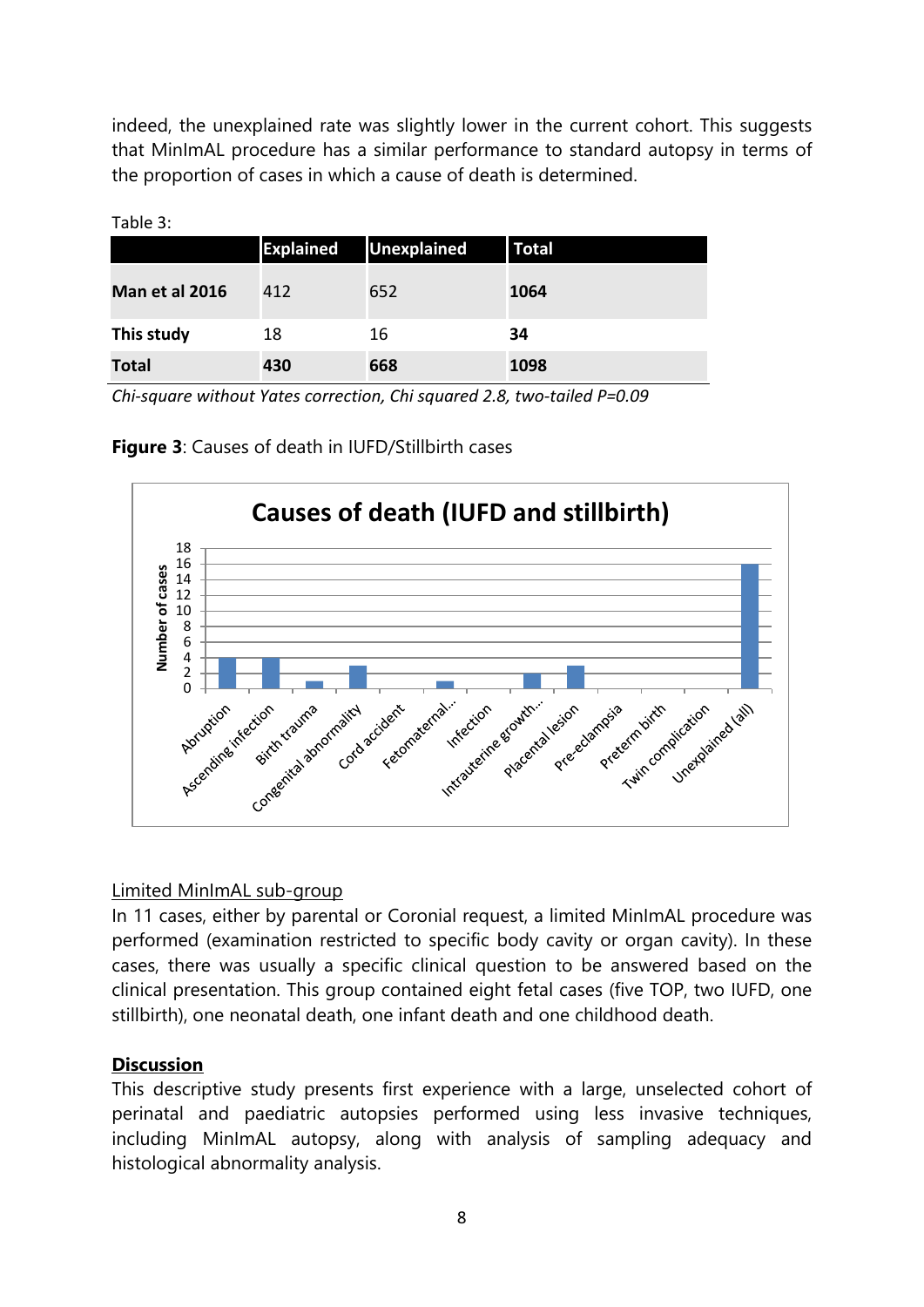The findings demonstrate that such approaches can be learnt and performed with a low failure rate (2/87 MinImAL cases converted to standard autopsy due to technical difficulty) and good sampling accuracy (Adequate sampling of heart, lung, kidney, liver and spleen >94%, sampling of pancreas and adrenal gland >80%). In all other cases within the cohort, histological abnormalities would have been discovered because of clinical, radiological or pathological indications to sample the organ.

This study was based on laparoscopic-assisted sampling since previous data on postmortem needle biopsies suggested poor performance. However, since the data from the database series indicates that limited sampling of major organs provides adequate diagnostic coverage and that more recent evidence using real-time ultrasound guidance and large bore biopsy needles suggests that needle biopsies of major organs are likely to provide adequate material for evaluation. This would mean that sampling can be performed more quickly and less invasively with no requirements for special equipment, which has significant implications for investigation after death in developing countries, in which the concept of LIA is becoming more acceptable.<sup>6</sup>

#### **Summary of findings**

The findings of this section have demonstrated that:

-MIA is a feasible alternative to standard PM, which can be learned and performed to a high degree of reliability in terms of adequacy of tissue sampling.

-Initial data suggests similar rates of determination of cause of death or main finding to standard autopsy.